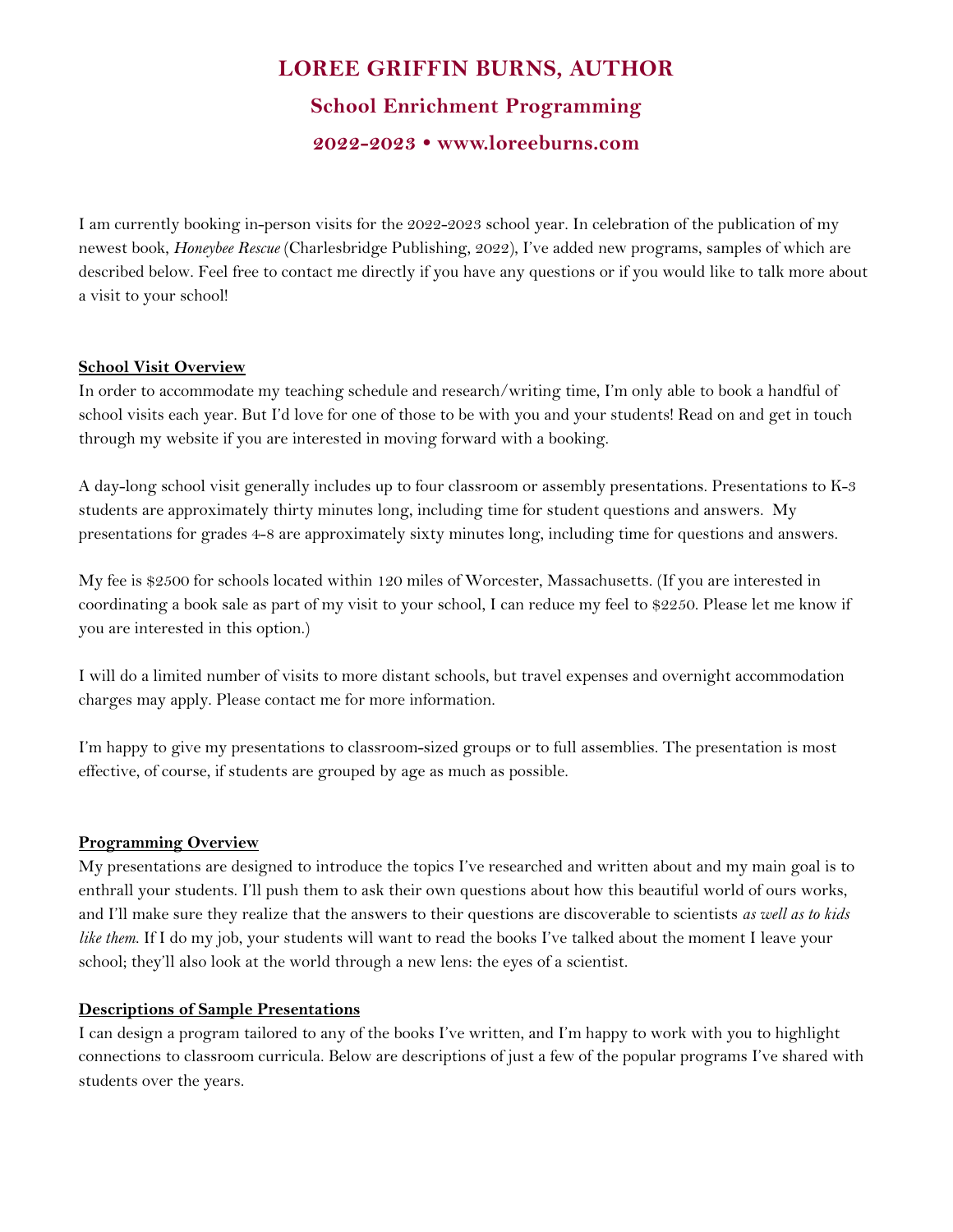## **FOR UPPER ELEMENTARY and MIDDLE GRADE STUDENTS**

#### **What Does a Scientist Look Like?**

Grades 4 through 8

Program length: 60 minutes

Drawing on the content of several of her published books, Loree explores the concept of a scientist with students. The goal of this program is to open young minds to the idea that scientists come in a wide variety of shapes and sizes and sexes (they are not all men with crazy Einstein hair!), work in a variety of locations (not just laboratories!), and with a surprising variety of tools (plastic ducks, anyone?). By the end of this interactive hour, students will realize they themselves have the tools they need to be a scientist.

#### **Chronicle of a Honey Bee Catastrophe**

Grades 4 through 9

Program length: 60 minutes

Drawing on the content of her award-winning book, *The Hive Detectives*, Loree introduces students to the amazing world of a honey bee colony, and to the dream team of scientists scrambling to understand the mysterious disorders currently threatening it. This presentation pulls students into a dramatic real- world crisis—the onset of colony collapse disorder, or CCD—and shows them how the tools and methods of science are being used to study it.

#### **Flotsam, Jetsam and the Science of Ocean Motion**

Grades 4-9

Program length: 60 minutes

Lots of kids have heard the story: 29,000 rubber bathtub toys fell from a cargo ship in the Pacific Ocean and floated, quite literally, around the world. What they may not know is that this fleet of rubber duckies has become the basis of an international scientific research program aimed at better understanding our world ocean. Drawing on the content of her first book, *Tracking Trash*, Loree tells students a fascinating story of drama, intrigue, science and geography.

#### **What's Your Angle?**

Grades 4-9

## Program length: 60 minutes

Writers are storytellers, and we have been telling and re-telling the same stories for ages. How do we keep these stories interesting? By telling them from our own unique point of view, that's how. In this presentation, Loree uses slides, props and anecdotes to tell students how her first book, *Tracking Trash*, came to be ... even though the story had been told several times before. Students leave the presentation with an understanding of the bookmaking process as well as an awareness of how to tell unique stories by infusing them with their own passions and interests.